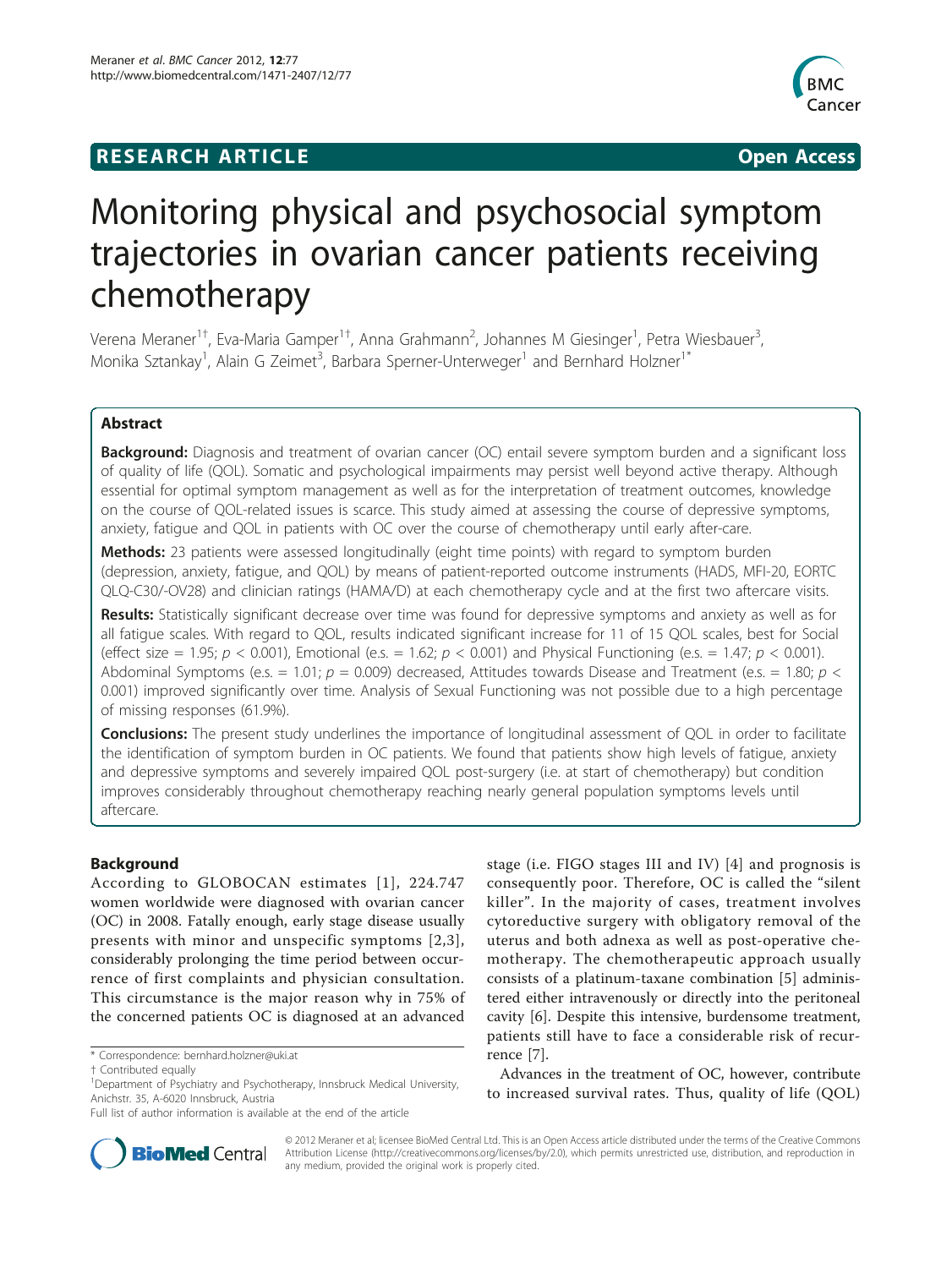issues are gaining importance for patients and caregivers extending treatment goals from mere prolongation of disease-free periods to maintenance of functioning and well-being. The latter proves challenging in the light of knowledge about toxicity. OC patients have to deal with a range of treatment-related symptoms such as hematological side-effects, gastrointestinal problems, neuropathic pain, menstrual changes together with climacteric symptoms, and fertility issues [[8-10\]](#page-7-0). Furthermore, the majority of OC patients experiences fatigue [\[8,](#page-7-0)[11,12](#page-8-0)] severely affecting patients' daily lives far beyond the completion of treatment [[13\]](#page-8-0). Accordingly, it was ranked as the most important symptom by both, patients [\[14](#page-8-0)] and physicians [[15\]](#page-8-0).

Other problems, although highly prevalent, are less communicated during physician consultation. This applies to a range of QOL issues such as sexual [[16](#page-8-0)] and emotional difficulties [[17](#page-8-0)]. Routinely conducted monitoring of symptom burden considerably contributes to the detection as well as to the systematic investigation of neglected symptoms and aspects of functioning. Several studies in this field found OC patients to experience high levels of distress over delayed diagnoses as well as anxiety and depression [\[9,](#page-7-0)[18-21](#page-8-0)], both good predictors for global QOL [[12](#page-8-0)]. The role of QOL itself as a predictor of disease outcome and survival in OC patients is yet controversially discussed [\[18](#page-8-0),[22\]](#page-8-0). Nonetheless, QOL proves essential not only for optimal symptom management but also as additional information in the evaluation of treatment outcomes in clinical trials. Knowledge, however, on the course of QOL issues during therapy is scarce in OC patients.

Therefore, this study was designed to assess a wide range of disease- and treatment-related issues relevant to OC patients from the beginning of chemotherapy until early aftercare in a longitudinal approach. Thus, it addressed the trajectory of depressive symptoms, anxiety, fatigue and QOL in patients with OC.

# Methods

#### Sample

OC patients at the Department of Gynecology and Obstetrics at Innsbruck Medical University were included in the study at the beginning of adjuvant intravenous chemotherapy.

Additional inclusion criteria comprised: age between 18 and 85 years, expected survival time of at least 3 months, no overt cognitive impairments, fluency in German language as well as written informed consent.

#### Procedure

Patient recruitment started in 2003 and data assessment was completed in 2006. Eligible patients were approached by a physician or a psycho-oncologist at their routine appointments for chemotherapy administration and were consecutively included.

Assessments concerning depressive symptoms, anxiety and fatigue were completed at each chemotherapy cycle and at the first two aftercare visits (i.e. three and 6 months after termination of the chemotherapy, respectively). QOL, subsuming physical as well as psychosocial symptoms, was assessed at the first, the third as well as the sixth chemotherapy cycle and at both aftercare visits. Baseline data was collected post-surgery at first chemotherapy cycle.

Overall, it was expected to cover a time frame of about 9 months in each patient. Ethical approval for this project was obtained from the Ethics Committee of Innsbruck Medical University.

#### Assessment instruments

Sociodemographic variables included age, education, employment and marital status. Clinical data comprised FIGO stage, histological subtype, presence of residual disease after primary debulking surgery, number of total chemotherapy cycles and menopausal status. Data was gathered from hospital records.

To evaluate progression of physical and psychosocial symptoms over the course of chemotherapy, we applied the following assessment instruments.

#### Hospital Anxiety and Depression Scale (HADS)

The Hospital Anxiety and Depression Scale (HADS) [[23](#page-8-0)] is a widely used, validated screening instrument for anxiety and depressive symptoms in somatically ill patients. It is a short self-assessment scale comprising 14 questions, addressing anxiety and depressive symptoms with 7 items each at the time-frame of the previous 7 days.

#### Hamilton Anxiety and Depression Scales (HAMA, HAMD)

The Hamilton Anxiety as well as Depression Scales are semi-structured interviews developed for the clinical evaluation of severity of anxiety and depression in adults.

The HAMA [[24\]](#page-8-0) consists of 14 items which are defined by a series of symptoms measuring both psychic anxiety (mental agitation and psychological distress) and somatic anxiety (physical complaints related to anxiety). The HAMD [[25](#page-8-0)] is a 21-item scale evaluating depressed mood, vegetative and cognitive symptoms of depression and comorbid anxiety symptoms. It provides ratings on current DSM-IV symptoms of depression, with the exceptions of hypersomnia, increased appetite and concentration/indecision.

In both interviews items are rated on a five-point Likert scale, higher total scores indicating more severe anxiety or depression.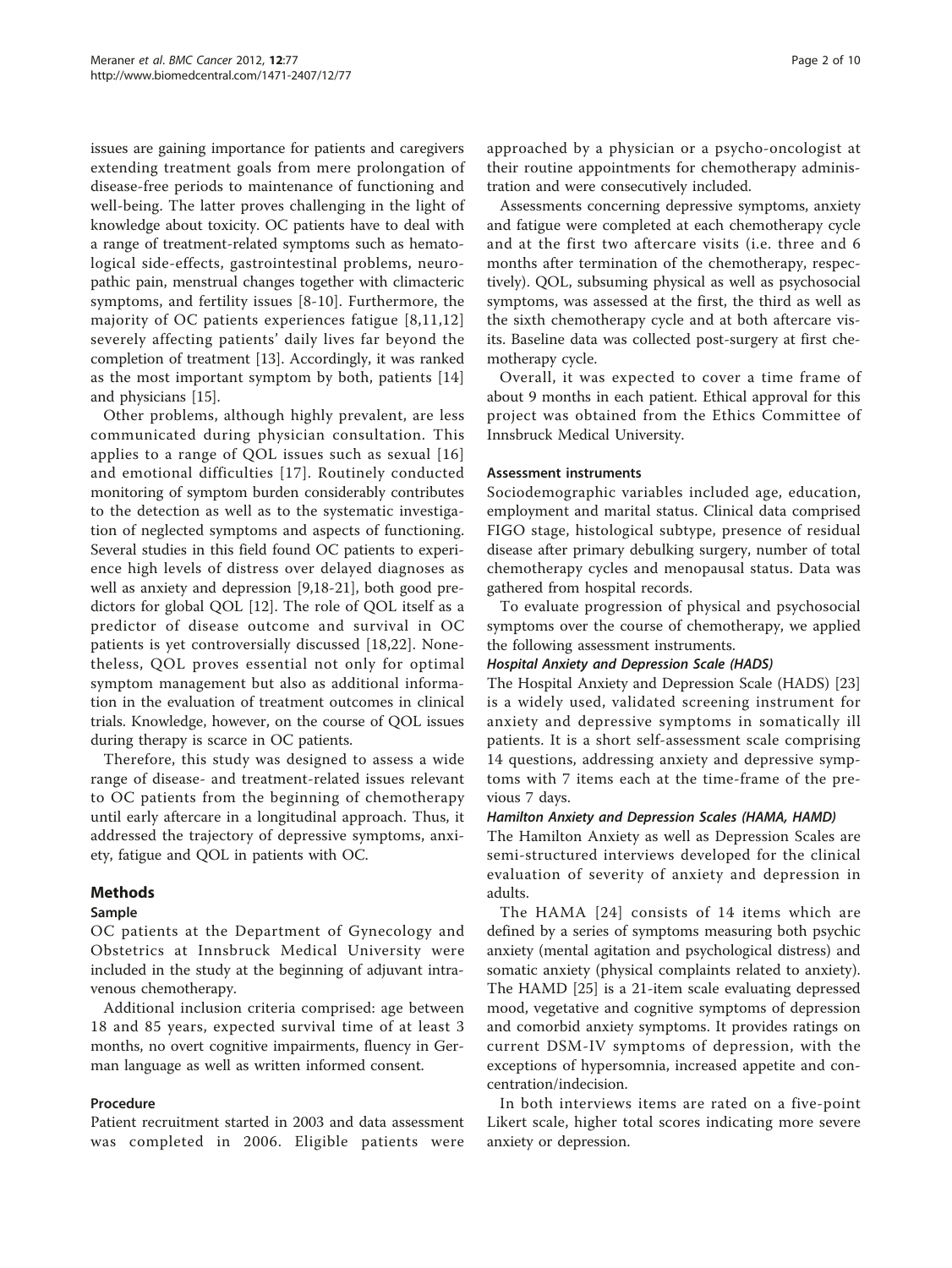# Multidimensional Fatigue Inventory (MFI-20)

The MFI-20 [[26](#page-8-0)] is a 20-item self-report instrument designed to measure fatigue by means of the five subscales General Fatigue, Physical Fatigue, Mental Fatigue, Reduced Motivation, and Reduced Activity. Each subscale comprises four items that are rated on a five-point Likert scale, higher scores indicating a higher level of fatigue.

EORTC Quality of Life Questionnaires (QLQ-C30, QLQ-OV28) The EORTC QLQ-C30 [[27](#page-8-0)], an internationally validated and widely used cancer-specific QOL-instrument, assesses various facets of functioning and symptoms common in cancer patients. It comprises five functioning scales (physical, social, role, emotional, cognitive), a scale for global QOL, and nine symptom scales (fatigue, nausea/vomiting, pain, dyspnea, sleeping disturbances, appetite-loss, constipation, diarrhea, and financial impact). All scales are scored according to EORTC guidelines resulting in a score range from 0 to 100 points.

The QLQ-OV28 module [\[28](#page-8-0)] is a supplement of the QLQ-C30 for assessing issues relevant to ovarian cancer patients. The module covers abdominal/gastrointestinal symptoms, peripheral neuropathy, other chemotherapy side-effects, hormonal/menopausal symptoms, body image, attitude to disease/treatment and sexual functioning.

With reference to Osoba et al. [[29](#page-8-0)], differences in QOL-scores of 10 points or more should were considered as moderate and differences of 5 to 10 points as small.

# Statistical analysis

Sample characteristics are presented as frequencies, percentages, means, standard deviations and ranges.

Longitudinal analyses of the outcome measures were conducted using mixed linear models, including fixed effects and random intercepts on patient level. The sequential numbers of the assessment time points (0 to 7) were included in the model as covariate. Although, especially with regard to aftercare, time points were not equidistant, this was considered reasonable to model the slightly quadratic shape of the regression curve, indicating slower recovery in aftercare. This quadratic effect was expected since patients' condition improved much until the end of chemotherapy, so that further recovery was likely to occur in greater intervals. More complex statistical modeling was not appropriate due to sample size. Regression weights (beta) are given for significant fixed effects.

Effect sizes (Cohen's d) were calculated as difference between baseline and last assessment divided by baseline standard deviation.

#### Results

# Patient characteristics

Due to administrative reasons patients could only be approached randomly. Twenty three patients (30% of eligible patients treated at the Department of Obstetrics and Gynaecology at Innsbruck Medical University during the study period) could be recruited at beginning of chemotherapy. Two patients withdrew consent (due to expected burden and language difficulties) and were excluded from statistical analysis. No patient has been lost to follow-up. Mean patient age was 52.8 years (SD 13.1). The most frequent histopathologic cancer type was serous carcinoma (66.7%). The most common FIGO stage was III (76.2%). 20 patients were treated with a carboplatine-paclitaxel combination and one patient received cisplatin/etoposid. 17 patients received 6, one patient 7 and three patients 9 cycles of first line chemotherapy. All patients were assessed at the first six cycles and subsequently, in aftercare. One patient was diagnosed with recurrent disease during early aftercare. 15 patients (71.4%) received psycho-oncological counseling at some point during the study (6 patients  $> 10$  visits, 5 patients 5-10 visits, 4 patients < 5 visits). Further details on patient characteristics are summarized in Table [1](#page-3-0).

#### Time course of depressive symptoms and anxiety

Assessment via self-reports (HADS) as well as via expert-ratings (HAMA/D) at each chemotherapy cycle and at the first two aftercare visits revealed a significant decrease over time for both, the prevalence of depressive symptoms and anxiety. Effect size was 1.11 for HADS-Depression, 1.03 for HAM-Depression, 0.93 for HAM-Anxiety and 0.69 for HADS-Anxiety. For further details see Table [2](#page-4-0) and Figure [1.](#page-4-0)

#### Time course of fatigue

A statistically significant decrease over the course of treatment was found for all MFI scales. The decrease in terms of baseline standard deviation units was strongest for Reduced activity (e.s.  $= 1.85$ ), Physical Fatigue (e.s.  $=$ 1.46) and General Fatigue (e.s. = 1.15). Lower but still significant was the change in Reduced Motivation (e.s. = 0.54) and Mental Fatigue (e.s. = 0.47). Similarly, the Fatigue scale of the EORTC QLQ-C30 indicated a strong improvement over time (e.s. = 1.77). For further details see Tables [3](#page-5-0) and [4](#page-5-0) as well as Figure [2](#page-6-0) depicting the time course.

# Time course of quality of life and symptoms

With regard to the QLQ-C30, significant increase was found for 11 of 15 Functioning subscales. The improvement was best for Social Functioning (e.s. = 1.95), Emotional Functioning (e.s. = 1.62) and Physical Functioning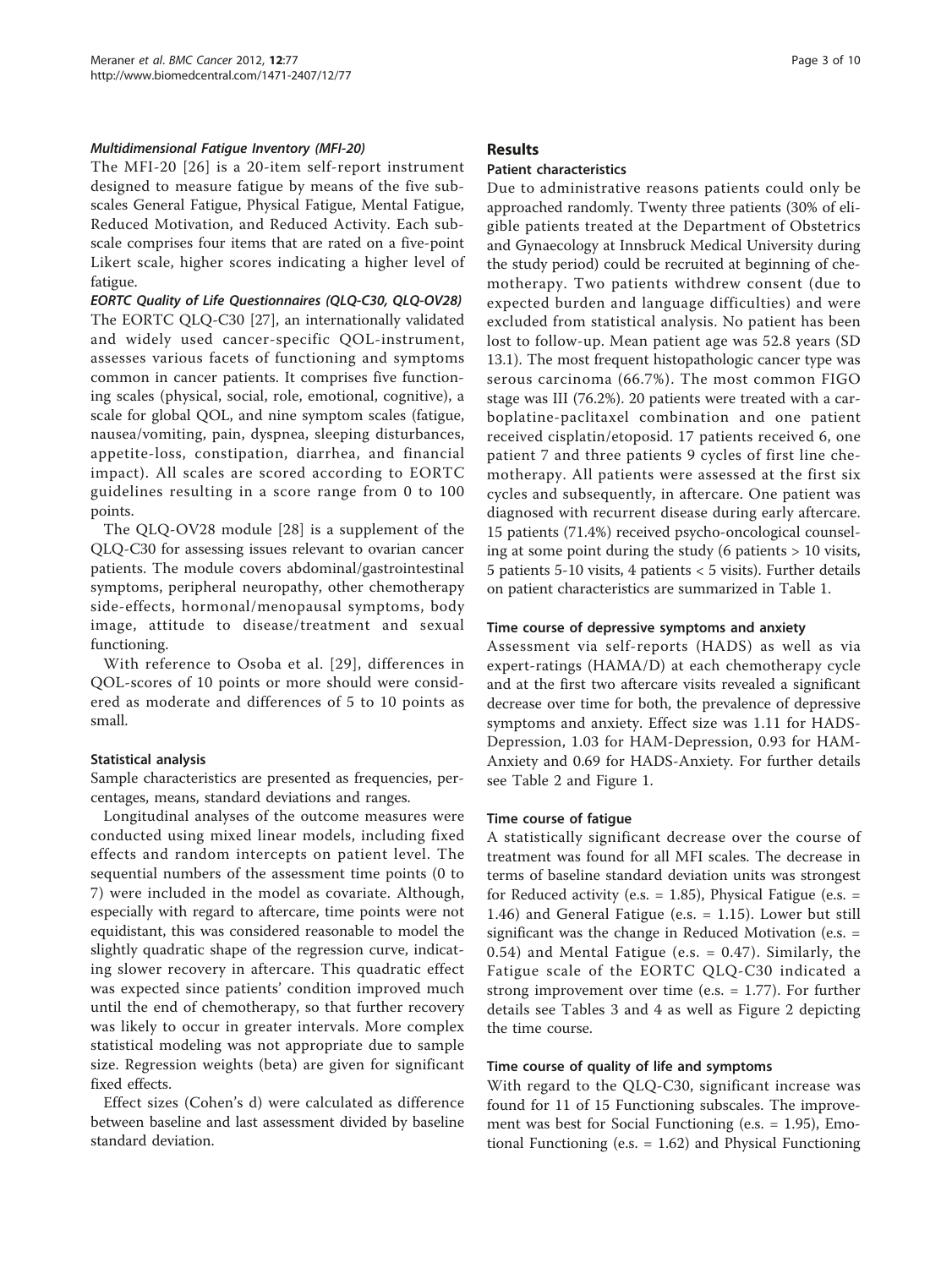#### <span id="page-3-0"></span>Table 1 Descriptive statistics for sociodemographic and clinical variables of the 21 eligible patients with ovarian cancer at the time of study inclusion before the initiation of adjuvant chemotherapy

|                         |                           |                             | n              | $\%$ |
|-------------------------|---------------------------|-----------------------------|----------------|------|
| Age [in years]          | mean (SD)<br>range        | 52.8 (13.1)<br>27-74        |                |      |
| Education               | compulsory school or less |                             | 15             | 71%  |
|                         | school                    | apprenticeship/professional | $\overline{2}$ | 10%  |
|                         | A-level/university        |                             | 4              | 19%  |
| Marital status          | single                    |                             | 1              | 5%   |
|                         | married/with partner      |                             | 16             | 75%  |
|                         | divorced/separated        |                             | 2              | 10%  |
|                         | widowed                   |                             | 2              | 10%  |
| Employment status       | full employment           |                             | 4              | 19%  |
|                         | part-time employment      |                             | 6              | 29%  |
|                         | homemaker                 |                             | 6              | 29%  |
|                         | retired/pension           |                             | 4              | 19%  |
|                         | other                     |                             | 1              | 5%   |
| Menopausal status       | pre-menopausal            |                             | 9              | 43%  |
|                         | post-menopausal           |                             | 12             | 57%  |
| FIGO stage              | $ -  $                    |                             | 6              | 27%  |
|                         | $III - IV$                |                             | 15             | 73%  |
| Histological<br>subtype | mucinoid carcinoma        |                             | 3              | 14%  |
|                         | serous carcinoma          |                             | 16             | 76%  |
|                         | endometrioid carcinoma    |                             | 1              | 5%   |
|                         | other                     |                             | 2              | 10%  |
| Residual disease        | none                      |                             | 7              | 33%  |
|                         | yes                       |                             | 12             | 57%  |
|                         | missing                   |                             | 2              | 10%  |
| Chemotherapy<br>regimen | carboplatin/paclitaxel    |                             | 20             | 95%  |
|                         | cisplatin/etoposide       |                             | 1              | 5%   |
| Chemotherapy<br>cycles  | 6                         |                             | 17             | 81%  |
|                         | 7                         |                             | 1              | 5%   |
|                         | 9                         |                             | 3              | 14%  |

(e.s.  $= 1.47$ ). Changes for Role Functioning (e.s.  $= 1.06$ ), Global QOL (e.s. = 0.90) and Cognitive Functioning (e.s. = 0.52) were lower, but still significant. Furthermore, significant improvements were found for Fatigue (e.s. = 1.77), Pain (e.s. = 0.94), Nausea/Vomiting (e.s. = 0.60) and Financial Impact (e.s. = 0.52).

Since for the scales Appetite Loss and Diarrhea none of patients reported a value above 0 at the second aftercare visit, this time point had to be excluded from the mixed linear model due to lack of variance. Whereas, for Diarrhea no significant time effect was found for the remaining time points, Appetite Loss decreased significantly (e.s.  $= 1.17$ ).

The Ovarian Cancer Module QLQ-OV28 revealed a significant decrease in Abdominal Symptoms (e.s. = 1.01) and an improvement for Attitudes towards Disease and Treatment (e.s. = 1.80). Analysis of the scale Sexual Functioning was not possible due to a very large number of missing values (61.9%).

#### **Discussion**

Diagnosis and treatment of OC, mostly comprising debulking surgery and subsequent chemotherapy, entail severe symptom burden and a significant loss of patients' quality of life.

Correspondingly, our study results indicate impairments for a wide range of somatic and psychological symptoms at the beginning of chemotherapy. Thus, at baseline, levels of anxiety and the prevalence of depressive symptoms were increased as reflected by self- as well as proxy-ratings. Similarly, fatigue (in terms of general fatigue, physical fatigue and reduced activity) was found to be high. Patients, however, recovered significantly over time up until aftercare. A strong improvement was not only found for anxiety and regarding the prevalence of depressive symptoms but also for almost all aspects of functioning covered by the QLQ-C30 as well as for fatigue (less pronounced for mental fatigue and reduced motivation). Both HADS as well as MFI-20 scores returned toward general population levels [\[30,31\]](#page-8-0).

From a clinical point of view, this degree of recovery was remarkable and unexpected forasmuch as patient-reported QOL measures correlate with standard toxicity criteria [[32](#page-8-0)] and provide viable information on the impact of treatment-related toxicity on patients' functioning. Other studies, however, report similar pronounced improvements of QOL in OC patients during chemotherapy until one year follow-up as found in this study [[33-36](#page-8-0)].

Unfortunately, the small sample size did not allow for detailed subgroup analyses, which is the major limitation of the study. Thus, it was not possible to investigate if the observed QOL-scores can be attributed to response to treatment. Bezjak et al. [[33](#page-8-0)], however, surmise that the improvement of QOL is not an effect in treatment responders only but can as well be observed in cancer patients with stable disease.

One possible explanation for the improvement of QOL in the course of treatment is the choice of baseline. In studies on QOL in OC patients, assessing baseline scores post-surgically is considered as standard. Von Gruenigen et al. [\[34](#page-8-0)], though, suggest low QOL at the beginning of chemotherapy to be an effect of surgery and, in accordance with Bezjak et al. [[33\]](#page-8-0), discuss this low post-operative baseline as the potential reason for rapid QOL improvement.

This interpretation might also apply for the present study. Since baseline scores were assessed at beginning of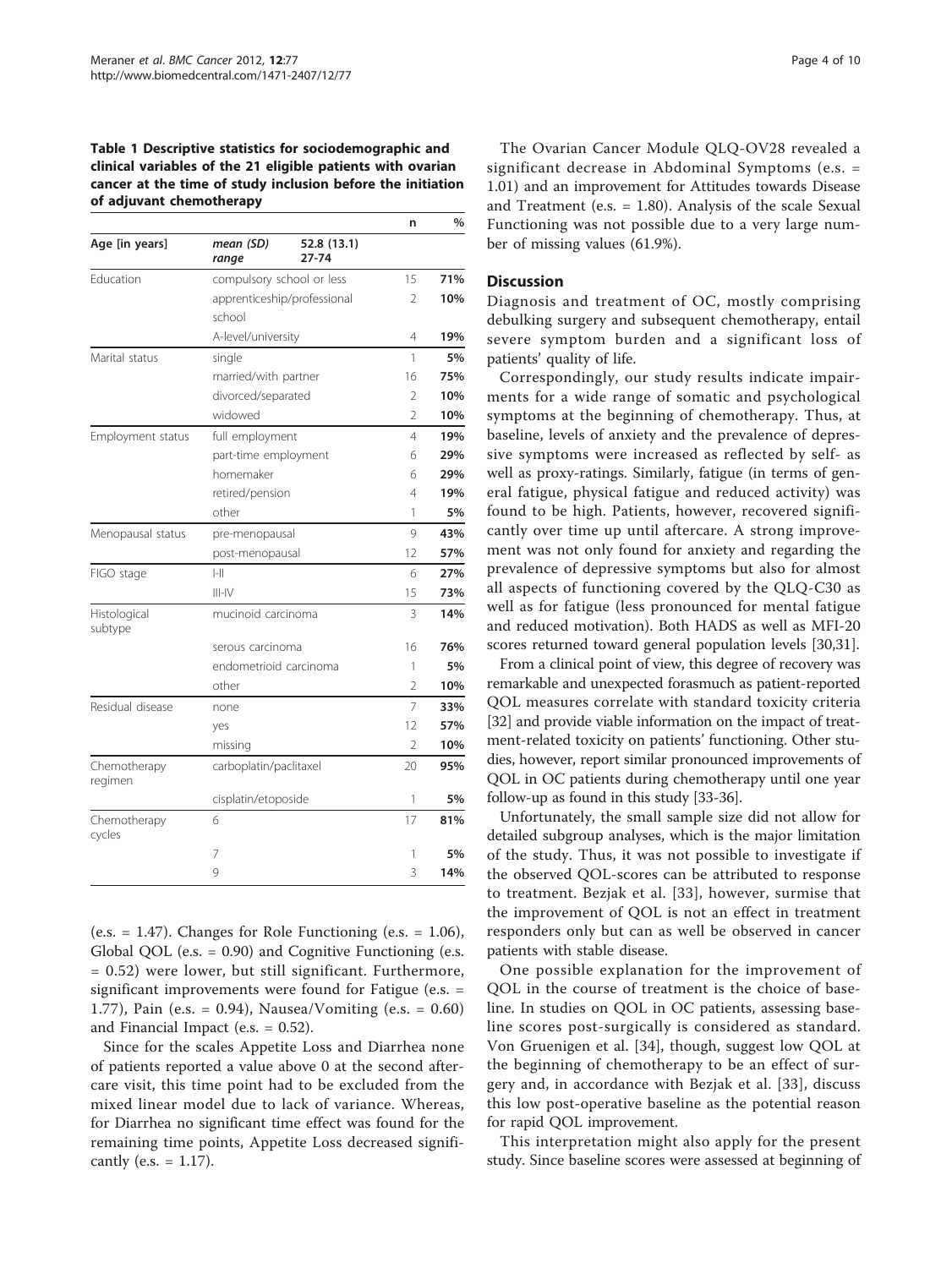<span id="page-4-0"></span>Table 2 Course of Fatigue, Anxiety and Depression as assessed in 21 ovarian cancer patients with three different assessment instruments

|                                                | BL <sup>a</sup>                                           | CT2 <sup>b</sup> | CT <sub>3</sub> | CT <sub>4</sub> | CT <sub>5</sub> | CT <sub>6</sub> | AC1 <sup>b</sup> | AC <sub>2</sub> |             | <b>Constant Term/</b><br><b>Beta Coefficient</b> | Reference<br>Values <sup>c</sup> |
|------------------------------------------------|-----------------------------------------------------------|------------------|-----------------|-----------------|-----------------|-----------------|------------------|-----------------|-------------|--------------------------------------------------|----------------------------------|
|                                                | Hospital Anxiety and Depression Scale (HADS) <sup>c</sup> |                  |                 |                 |                 |                 |                  |                 |             |                                                  |                                  |
| Anxiety                                        | 7.0(4.2)                                                  | 6.1              | 4.5             | 4.5             | 3.9             | 4.1             | 4.5              | 4.1(4.3)        | $5.7/-0.3$  | $t = -2.80; p = 0.006$                           | 5.0(3.4)                         |
| Depression                                     | 6.5(3.8)                                                  | 5.4              | 3               | 4.5             | 3.5             | 3.3             | 3.1              | 2.3(3.6)        | $5.2/-0.3$  | $t = -4.07; p < 0.001$                           | 4.7(3.9)                         |
| Hamilton Anxiety and Depression Scale (HAMA/D) |                                                           |                  |                 |                 |                 |                 |                  |                 |             |                                                  |                                  |
| Anxiety                                        | 15.0(8.0)                                                 | 11.0             | 11.4            | 10.4            | 8.3             | 7.5             | 9.2              | 7.6(5.9)        | $12.8/-0.6$ | $t = -3.01; p = 0.004$                           | n.a.                             |
| Depression                                     | 11.7(6.8)                                                 | 8.1              | 7.9             | 7.6             | 5.6             | 6.6             | 5.2              | 4.7(3.2)        | $9.3/-0.6$  | $t = -3.58; p = 0.001$                           | n.a.                             |
|                                                | Multidimensional Fatique Inventory (MFI) <sup>c</sup>     |                  |                 |                 |                 |                 |                  |                 |             |                                                  |                                  |
| General<br>Fatigue                             | 13.2(4.7)                                                 | 13.4             | 11.9            | 12.8            | 11.8            | 11.7            | 9.7              | 7.8(3.9)        | $13.4/-0.5$ | $t = -4.62$ ; $p < 0.001$                        | 10.8(3.7)                        |
| Physical<br>Fatigue                            | 13.1(3.9)                                                 | 13.5             | 13.4            | 12.9            | 11.2            | 11.2            | 9.6              | 7.4(4.4)        | $13.7/-0.5$ | $t = -5.29; p < 0.001$                           | 11.1(4.2)                        |
| Reduced<br>Activity                            | 15.4(4.8)                                                 | 15.1             | 12.2            | 12.4            | 10.9            | 11.2            | 8.7              | 6.5(3.6)        | $15.2/-1.0$ | $t = -8.19$ ; $p < 0.001$                        | 10.5(4.0)                        |
| Reduced<br>Motivation                          | 7.5(3.5)                                                  | 7.4              | 6.5             | 7.9             | 6.4             | 6.3             | 6.2              | 5.6(1.9)        | $7.5/-0.2$  | $t = -2.98; p = 0.004$                           | 9.9(3.5)                         |
| Mental<br>Fatigue                              | 9.8(5.1)                                                  | 8.6              | 8.8             | 9.6             | 8.2             | 7.7             | 7.5              | 7.3(4.3)        | $9.3/-0.2$  | $t = -2.03; p = 0.046$                           | 9.2(3.4)                         |

<sup>a</sup> BL baseline (CT1)

**b** CT chemotherapy cycle, AC aftercare

 $\textdegree$  Reference values: HADS (female general population) [[31\]](#page-8-0)MFI-20 (general population > 60 y) [\[30\]](#page-8-0)

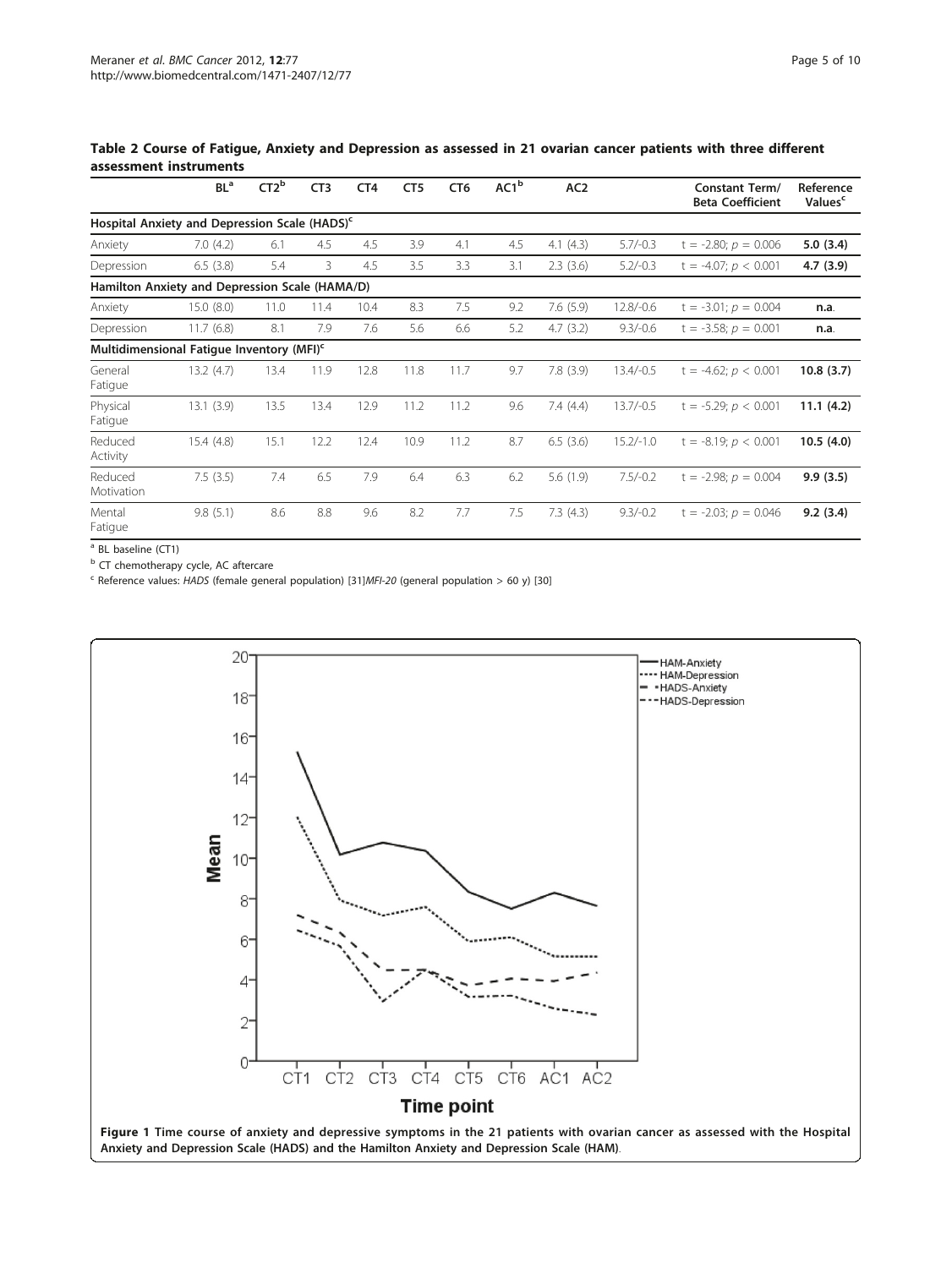| EORTC QLQ-C30 <sup>c</sup> |                              |                  |                 |      |                 |                                    |                          |
|----------------------------|------------------------------|------------------|-----------------|------|-----------------|------------------------------------|--------------------------|
|                            | <b>Baseline</b> <sup>a</sup> | CT3 <sup>b</sup> | CT <sub>6</sub> | AC1b | AC <sub>2</sub> | constant term/<br>beta coefficient |                          |
| Physical Functioning (PF)  | 53.7 (27.3)                  | 62.0             | 65.9            | 78.5 | 93.9 (8.7)      | 50.1/5.9                           | $t = 7.31; p < 0.001$    |
| Social Functioning (SF)    | 34.1 (26.6)                  | 53.9             | 63.7            | 76.5 | 86.1 (15.6)     | 34.3/7.2                           | $t = 7.29; p < 0.001$    |
| Role Functioning (RF)      | 40.5 (35.2)                  | 36.3             | 47.1            | 62.0 | 77.8 (27.8)     | 32.0/5.0                           | $t = 3.74; p < 0.001$    |
| Emotional Functioning (EF) | 47.6 (24.6)                  | 64.2             | 69.6            | 79.9 | 87.5 (15.7)     | 49.0/5.3                           | $t = 5.93; p < 0.001$    |
| Cognitive Functioning (CF) | 77.0 (25.5)                  | 73.5             | 86.3            | 86.3 | 90.3(16.6)      | 75.0/2.0                           | $t = 2.22$ ; $p = 0.031$ |
| Global QOL (GQOL)          | 47.5 (14.3)                  | 56.4             | 59.8            | 58.3 | 60.4(29.3)      | 49.0/1.9                           | $t = 2.405; p = 0.019$   |
| Fatigue (FA)               | 66.1 (28.2)                  | 51.6             | 51.6            | 33.3 | 16.2 (16.8)     | $67.2/-6.3$                        | $t = -6.18; p < 0.001$   |
| Nausea/Vomiting (NV)       | 23.8 (30.1)                  | 15.6             | 14.7            | 2.8  | 5.6(13.0)       | $23.1/-3.0$                        | $t = -3.35; p = 0.002$   |
| Pain (PA)                  | 46.0 (37.6)                  | 35.3             | 33.3            | 25.9 | 10.6(13.5)      | $47.9/-4.8$                        | $t = -4.18; p < 0.001$   |
| Dyspnoe (DY)               | 19.0 (34.3)                  | 13.7             | 23.5            | 7.4  | 8.3(20.7)       | $18.5/-1.5$                        | $t = -1.36; p = 0.178$   |
| Sleeping Disturbances (SD) | 38.1 (38.4)                  | 35.3             | 23.5            | 55.6 | 13.9 (33.2)     | $39.5/-3.1$                        | $t = -1.91; p = 0.062$   |
| Appetite Loss (AP)         | 57.1 (42.4)                  | 5.9              | 21.6            | 7.4  | 0.0(0.0)        | $31.0/-4.0$                        | $t = -3.04; p = 0.006$   |
| Constipation (CO)          | 25.0 (35.7)                  | 15.7             | 27.5            | 14.8 | 6.1(20.1)       | $23.9/-2.0$                        | $t = -1.60; p = 0.116$   |
| Diarrhea (DI)              | 16.7(29.6)                   | 11.8             | 8.3             | 9.3  | 0.0(0.0)        | $12.2/-0.7$                        | $t = -1.43; p = 0.167$   |
| Financial Impact (FI)      | 19.0 (30.9)                  | 25.5             | 13.7            | 5.9  | 2.8(9.6)        | $23.8/-2.9$                        | $t = -3.12; p = 0.003$   |

<span id="page-5-0"></span>Table 3 Course of Quality of Life as assessed in 21 ovarian cancer patients with the EORTC Quality of Life core questionnaire (QLQ-C30)

<sup>a</sup> Baseline (CT1)

<sup>b</sup> CT chemotherapy cycle, AC aftercare

 $c$  Reference values (general German population, female) [\[53](#page-9-0)]: PF = 88.7 (17.5), SF = 90.3 (20.1), RF = 86.6 (23.7), EF = 76.3 (22.2), CF = 90.1 (18.4), GQOL = 69.2 (21.9); FA = 19.5 (23.1), NV = 3.6 (11.4), PA = 17.2 (25.3), DY = 9.1 (21.6), SD = 19.1 (29.0), AP = 6.3 (17.4), CO = 4.3 (14.9), DI = 3.1 (12.6), FI = 6.3 (18.6)

chemotherapy, i.e. approximately only 10 days after surgery, high somatic and psychosocial symptom burden resulting in low QOL was expected due the burdensome circumstances of this specific treatment period. As chemotherapy has to start without delay, patients are usually not discharged from hospital after surgery, thereby counteracting patients' desire to regain strength and activate resources in their familiar surroundings at home.

This fearful anticipation of a probably fatal outcome is mingled with the fear of chemotherapy and its expected side-effects. Furthermore, the impact of surgery on QOL could also be influenced by tumor stage and thus, the extent of the surgical intervention but also by intra- or postoperative complications. In our sample, distribution of tumor stage can be considered as representative for the population of OC patients [[1\]](#page-7-0).

Table 4 Course of Symptoms as assessed in 21 ovarian cancer patients with the ovarian cancer-specific module (OV-28) of the EORTC Quality of Life core questionnaire

| EORTC OLO-OV28 <sup>c</sup>                     |                              |                   |                 |                  |                 |                                    |                           |
|-------------------------------------------------|------------------------------|-------------------|-----------------|------------------|-----------------|------------------------------------|---------------------------|
|                                                 | <b>Baseline</b> <sup>a</sup> | CT 3 <sup>b</sup> | CT <sub>6</sub> | AC1 <sup>b</sup> | AC <sub>2</sub> | constant term/<br>beta coefficient |                           |
| Abdominal Symptoms (AS)                         | 41.9 (28.1)                  | 21.8              | 29.2            | 20.5             | 13.5<br>(21.7)  | $36.8/-3.0$                        | $t = -2.72$ ; $p = 0.009$ |
| Peripheral Neuropathy (PN)                      | 32.8 (26.2)                  | 37.7              | 39.2            | 37.7             | 23.1(26.1)      | $35.3/-0.5$                        | $t = -0.39; p = 0.697$    |
| Other Chemotherapy-related Side Effects (CSE)   | 30.2 (33.8)                  | 29.3              | 29.8            | 23.0             | 1.6<br>(2.7)    | $42.4/-5.7$                        | $t = -5.97; p < 0.001$    |
| Hormonal/menopausal Symptoms (HS)               | 34.1 (35.1)                  | 22.2              | 26.5            | 31.5             | 22.2 (31.2)     | $30.2/-0.8$                        | $t = -0.55$ ; $p = 0.587$ |
| Body Image (BI)                                 | 73.0 (33.1)                  | 74.5              | 84.3            | 75.0             | 77.8 (25.0)     | 74.2/0.8                           | $t = 0.68$ ; $p = 0.502$  |
| Attitudes towards Disease<br>and Treatment (AT) | 26.1 (22.6)                  | 39.5              | 56.9            | 53.7             | 66.7 (24.6)     | 27.1/5.4                           | $t = 5.30; p < 0.001$     |
| Sexual Functioning (SF)                         | 47.9 (21.9)                  | 64.3              | 48.8            | 57.3             | 57.4 (12.8)     | 48.9/1.0                           | $n = 8$                   |
|                                                 |                              |                   |                 |                  |                 |                                    |                           |

<sup>a</sup> Baseline (CT1)

**b** CT chemotherapy cycle, AC aftercare

 $c$  Reference values (ovarian cancer patients, all stages) [[54\]](#page-9-0): AS = 21.9 (22.1), PN = 17.1 (27.2), CSE = 19.5 (20.5), HS = 25.8 (30.3), BI = 22.2 (27.4), AT = 42.3 (30.6)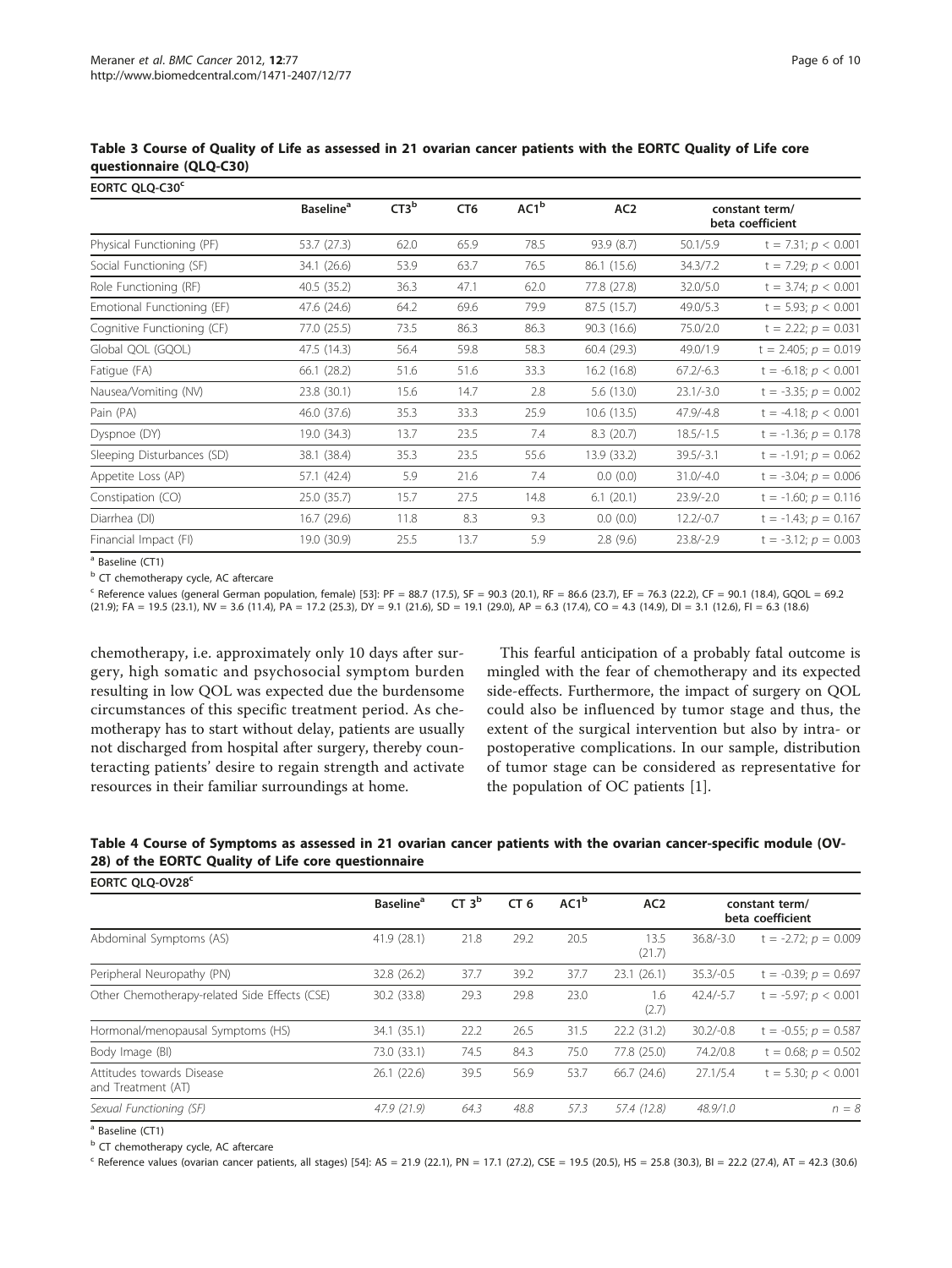<span id="page-6-0"></span>

Subsequent increase in QOL might partly be due to the actual initiation of adjuvant chemotherapy, which introduces a structured course of events into the patient's clinical daily life. The patient works towards a foreseeable end of treatment, gaining a feeling of security from the well-regulated procedure, which supports adjustment to the current situation. Moreover, OC patients may very well compensate decreased functioning and well-being with increased social support [[37\]](#page-8-0).

Other psychological factors may also contribute to the increase of QOL scores in ovarian cancer patients to a level similar to general population norms.

The importance of patients' expectations in the context of evaluation of QOL has already been pointed out by Wan et al. [[38\]](#page-8-0) who demonstrated that the discrepancy between what patients expect and what actually occurs with treatment is a significant predictor for every dimension of health-related QL. The expectation of cure or at least, prolongation of survival, which is more pronounced in the active stage of treatment, might play an important role. Doyle et al. [[39](#page-8-0)] found that 65% of the 27 women with advanced ovarian cancer expected chemotherapy to prolong their survival and 42% to cure them. However, negative and unrealistic expectations might also translate into adverse experiences in the course of treatment [[40](#page-8-0)], which underlines the importance of assistance in terms of psychooncological support in order to establish and maintain realistic QOL expectations [[38](#page-8-0)].

When prior expectations are challenged by actual treatment experiences, patients' perspectives might be altered leading to a possible change in the subjective appraisal of QOL. This 'response shift' is defined as a process of change in internal standards of measurement, values and the self-evaluation as well as conceptualization of quality of life over the course of the disease trajectory [[41](#page-8-0)]. This model provides a dynamic feedback loop to explain how quality of life scores can be stabilized despite changes in objective health status [[42](#page-8-0)].

The possibility of response shift should, however, not blur the fact that "toxicity to which the patient has accommodated still is toxicity" [\[43\]](#page-8-0).

After completion of treatment and within the time frame of aftercare, patients are relieved about having completed a difficult treatment period. Clinical experience suggests that levels of psychological distress probably increase during later aftercare as integration in medical treatment procedures is less intense and the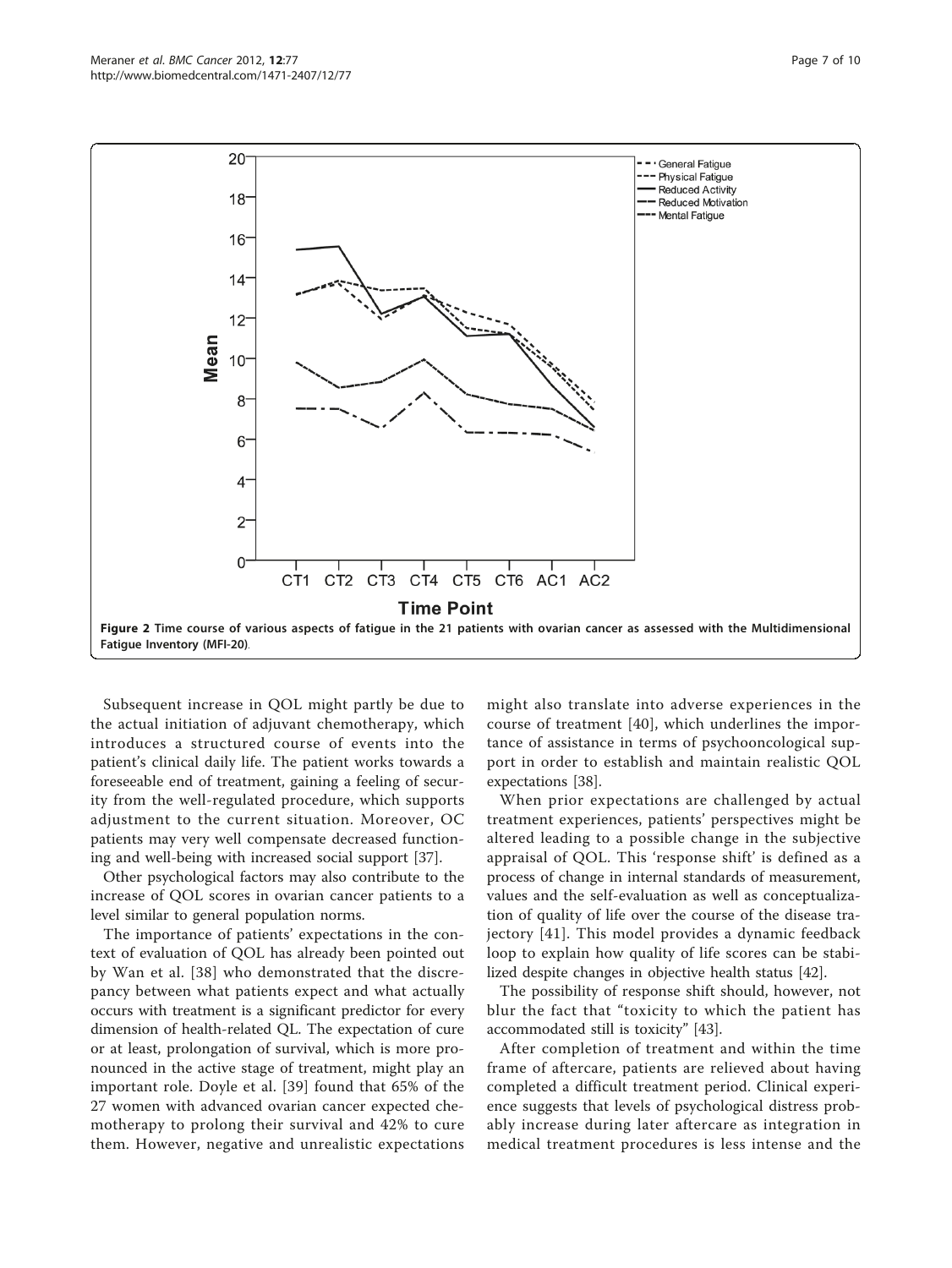<span id="page-7-0"></span>patient is confronted with the fear of recurrence. Results from a study conducted by Mirabeau et al. [\[44](#page-8-0)] investigating long-term adjustment and QOL in survivors after a minimum of 3 years without recurrence, support the clinical impression by showing that anxiety when getting the results of CA-125 relapse-screening is still an issue for these patients. At a 10-year follow up assessment, findings by Greimel et al. [[22\]](#page-8-0) showed QOL in OC survivors returning to normal levels, yet in a small sample only.

Accordingly, one other limitation of the present study is that follow-up assessment was terminated after 9 months. Continuous assessment beyond early aftercare might have provided important information on the stability of the rather good condition at study end point. Available literature on long-term quality of life in OC patients, especially in aftercare, is scarce [[45](#page-8-0)] also because long-term survival rates are rather low.

In addition to distress due to fear of recurrence, OC survivors often report sexual problems attributed to cancer [[44,46,47](#page-8-0)]. Unfortunately in the present investigation, no analysis of sexual functioning and impairment was possible given that only a few patients answered the questions pertaining to this matter. This is, however, a common difficulty reported in several studies [[28,44](#page-8-0)].

The problem of some issues not being volunteered by patients is restricted neither to sexual issues nor to questionnaire assessment. As already mentioned previously, even the most prevalent symptoms often remain unaddressed during physician consultation. As a result, only a certain part of the patients in need receives targeted interventions [8].

Routine QOL assessment can contribute to optimized symptom management by eliciting unrecognized problems while monitoring the course of patients' level of functioning and well-being. Even more so as self-reports are reported to be more sensitive to underlying changes in functional status and are reported sooner than rated by physicians [\[48](#page-8-0)]. To support feasibility in clinical routine, QOL assessment can be done computer-based, allowing easy data processing and real-time feedback to the medical staff [[49\]](#page-8-0). Furthermore, the electronic approach allows building large datasets which can be used to calculate specific reference values. Software providing these features is currently implemented in oncological in- and outpatients units in several hospitals in Austria [[50-52\]](#page-8-0).

# Conclusion

The present study underlines the importance of longitudinal assessment of QOL in order to facilitate the identification of symptom burden in OC patients over the course of treatment. We found that patients show high levels of fatigue, anxiety and depressive symptoms and severely impaired QOL post-surgery (i.e. at start of chemotherapy) but their condition improves considerably throughout chemotherapy reaching nearly general population symptoms levels until aftercare. To support medical as well as psycho-oncological symptom management, routinely conducted QOL monitoring is recommended. In future research, especially the course of QOL and psychosocial issues for long-term survivors of OC require further investigation.

#### Acknowledgements

The present investigation was partly funded by OncoTyrol, Center for Personalized Cancer Medicine. The work of MS was financially supported by the Leopold-Franzens-University, Innsbruck, Austria.

#### Author details

<sup>1</sup>Department of Psychiatry and Psychotherapy, Innsbruck Medical University, Anichstr. 35, A-6020 Innsbruck, Austria. <sup>2</sup>Rosenegg 48a, A-6391 Fieberbrunn Austria. <sup>3</sup> Department of Gynecology and Obstetrics, Innsbruck Medical University, Anichstr. 35, A-6020 Innsbruck, Austria.

#### Authors' contributions

VM, AG, AGZ, BSU and BH conceived of the study and participated in its design and coordination. AG and PW carried out the assessments. EMG and JMG participated in the design of the study and performed the statistical analysis. VM, EMG, PW and MS were engaged in manuscript writing. All authors read and approved the final manuscript.

#### Competing interests

The authors declare that they have no competing interests.

Received: 17 October 2011 Accepted: 28 February 2012 Published: 28 February 2012

#### References

- Ferlay J, Shin H, Bray F, Forman D, Mathers C, Parkin D: GLOBOCAN 2008, Cancer Incidence and Mortality Worldwide: IARC CancerBase No. 10 [Internet]. Lyon, France: International Agency for Research on Cancer; 2010 [<http://globocan.iarc.fr>].
- 2. Wise J: [Screening is effectiv in early detection of ovarian cancer.](http://www.ncbi.nlm.nih.gov/pubmed/19293225?dopt=Abstract) BMJ 2009, 338:b1084.
- 3. Grab D, Flock F, Stohr I, Nussle K, Rieber A, Fenchel S, Brambs HJ, Reske SN, Kreienberg R: [Classification of asymptomatic adnexal masses by](http://www.ncbi.nlm.nih.gov/pubmed/10831359?dopt=Abstract) [ultrasound, magnetic resonance imaging, and positron emission](http://www.ncbi.nlm.nih.gov/pubmed/10831359?dopt=Abstract) [tomography.](http://www.ncbi.nlm.nih.gov/pubmed/10831359?dopt=Abstract) Gynecol Oncol 2000, 77(3):454-459.
- 4. Bethesda M: In SEER Cancer Statistics Review, 195-2008 Edited by: Howlader N, Noone A, Krapcho M, Neyman N, Aminou R, Waldron W, Altekruse S, Kosary C, Ruhl J, Tatalovich Z, Cho H, Mariotto A, Eisne rM, Lewis D, Chen H, Feuer E, Cronin K, Edwards B 2011 [[http://seer.cancer.gov/csr/1975\\_2008/\]](http://seer.cancer.gov/csr/1975_2008/), National Cancer Institute. Bethesda M. Based on November 2010 SEER data submission, posted to the SEER web site.
- 5. Helm CW, Bristow RE, Kusamura S, Baratti D, Deraco M: [Hyperthermic](http://www.ncbi.nlm.nih.gov/pubmed/18726895?dopt=Abstract) [Intraperitoneal Chemotherapy With and Without Cytoreductive Surgery](http://www.ncbi.nlm.nih.gov/pubmed/18726895?dopt=Abstract) [for Epithelial Ovarian Cancer.](http://www.ncbi.nlm.nih.gov/pubmed/18726895?dopt=Abstract) J Surg Oncol 2008, 98:283-290.
- 6. Aebi S, Pestalozzi BC, Thürlimann B: Chemotherapie des Ovarialkarzinoms. Curriculum Schweiz Med Forum 2003, 40:944-949.
- 7. Marsden DE, Friedlander M, Hacker NF: [Current management of epithelial](http://www.ncbi.nlm.nih.gov/pubmed/10883019?dopt=Abstract) [ovarian carcinoma: a review.](http://www.ncbi.nlm.nih.gov/pubmed/10883019?dopt=Abstract) Semin Surg Oncol 2000, 19(1):11-19.
- 8. Donovan HS, Hartenbach EM, Method MW: [Patient-provider](http://www.ncbi.nlm.nih.gov/pubmed/16112174?dopt=Abstract) [communication and perceived control for women experiencing multiple](http://www.ncbi.nlm.nih.gov/pubmed/16112174?dopt=Abstract) [symptoms associated with ovarian cancer.](http://www.ncbi.nlm.nih.gov/pubmed/16112174?dopt=Abstract) Gynecol Oncol 2005, 99(2):404-411.
- 9. Ferrell B, Smith S, Cullinane C, Melancon C: [Symptom concerns of women](http://www.ncbi.nlm.nih.gov/pubmed/12782433?dopt=Abstract) [with ovarian cancer.](http://www.ncbi.nlm.nih.gov/pubmed/12782433?dopt=Abstract) J Pain Symptom Manage 2003, 25(6):528-538.
- 10. Anderson NJ, Hacker ED: [Fatigue in women receiving intraperitoneal](http://www.ncbi.nlm.nih.gov/pubmed/18515243?dopt=Abstract) [chemotherapy for ovarian cancer: a review of contributing factors.](http://www.ncbi.nlm.nih.gov/pubmed/18515243?dopt=Abstract) Clin J Oncol Nurs 2008, 12(3):445-454.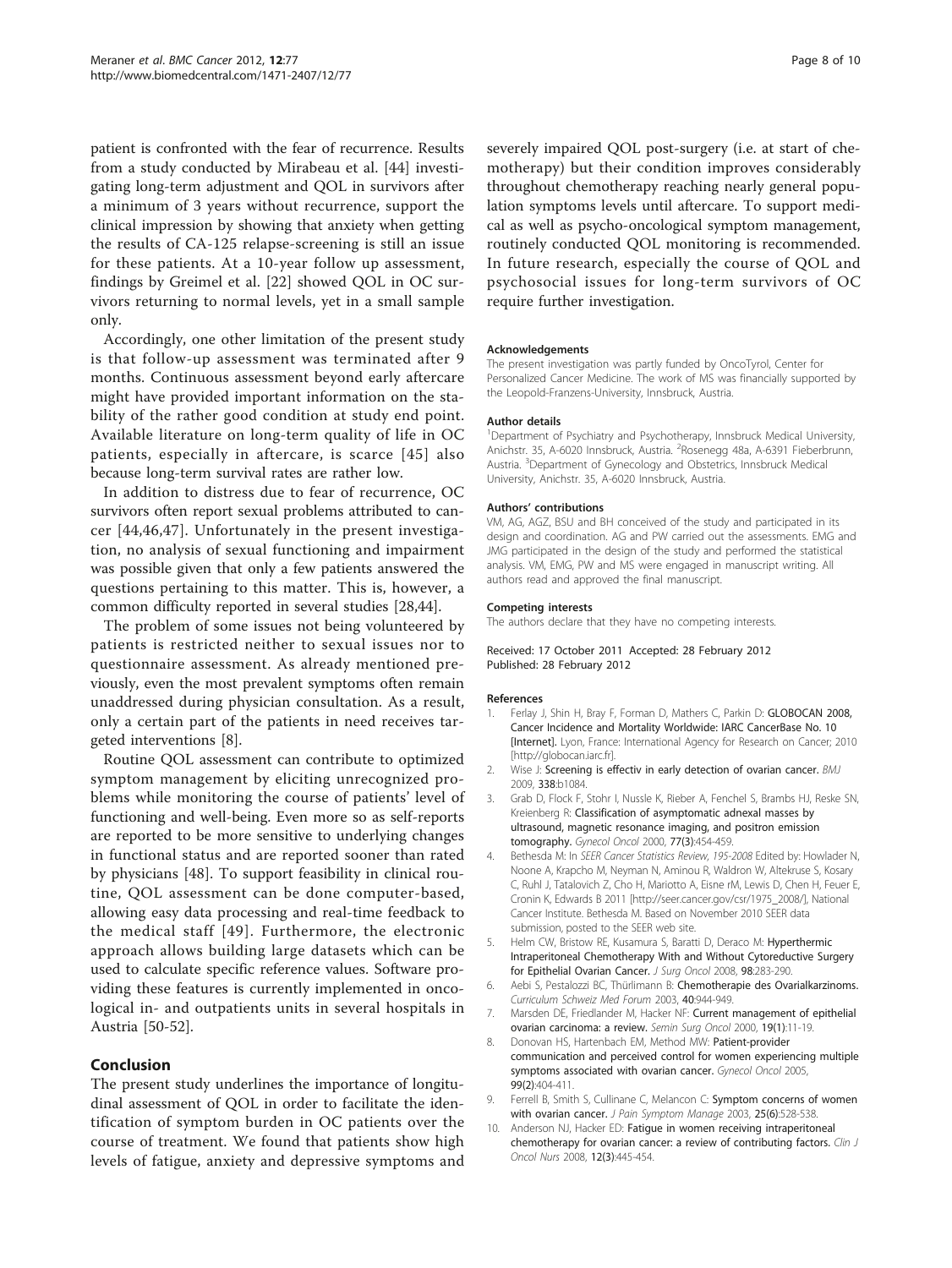- <span id="page-8-0"></span>11. Houck K, Avis NE, Gallant JM, Fuller AF Jr, Goodman A: **[Quality of life in](http://www.ncbi.nlm.nih.gov/pubmed/15859780?dopt=Abstract)** [advanced ovarian cancer: identifying specific concerns.](http://www.ncbi.nlm.nih.gov/pubmed/15859780?dopt=Abstract) J Palliat Med 1999, 2(4):397-402.
- 12. Holzner B, Kemmler G, Meraner V, Maislinger A, Kopp M, Bodner T, Nguyen Van Tam D, Zeimet AG, Fleischhacker WW, Sperner Unterweger B: [Fatigue](http://www.ncbi.nlm.nih.gov/pubmed/12627522?dopt=Abstract) [in ovarian carcinoma patients: a neglected issue?](http://www.ncbi.nlm.nih.gov/pubmed/12627522?dopt=Abstract) Cancer 2003, 97(6):1564-1572.
- 13. Payne JK: [The trajectory of fatigue in adult patients with breast and](http://www.ncbi.nlm.nih.gov/pubmed/12370703?dopt=Abstract) [ovarian cancer receiving chemotherapy.](http://www.ncbi.nlm.nih.gov/pubmed/12370703?dopt=Abstract) Oncol Nurs Forum 2002, 29(9):1334-1340.
- 14. Jensen SE, Rosenbloom SK, Beaumont JL, Abernethy A, Jacobsen PB, Syrjala K, Cella D: [A new index of priority symptoms in advanced ovarian](http://www.ncbi.nlm.nih.gov/pubmed/21075440?dopt=Abstract) [cancer.](http://www.ncbi.nlm.nih.gov/pubmed/21075440?dopt=Abstract) Gynecol Oncol 2011, 120(2):214-219.
- 15. Cella D, Paul D, Yount S, Winn R, Chang CH, Banik D, Weeks J: [What are](http://www.ncbi.nlm.nih.gov/pubmed/14533442?dopt=Abstract) [the most important symptom targets when treating advanced cancer? A](http://www.ncbi.nlm.nih.gov/pubmed/14533442?dopt=Abstract) [survey of providers in the National Comprehensive Cancer Network](http://www.ncbi.nlm.nih.gov/pubmed/14533442?dopt=Abstract) [\(NCCN\).](http://www.ncbi.nlm.nih.gov/pubmed/14533442?dopt=Abstract) Cancer Invest 2003, 21(4):526-535.
- 16. Stead ML, Brown JM, Fallowfield L, Selby P: [Lack of communication](http://www.ncbi.nlm.nih.gov/pubmed/12618871?dopt=Abstract) [between healthcare professionals and women with ovarian cancer](http://www.ncbi.nlm.nih.gov/pubmed/12618871?dopt=Abstract) [about sexual issues.](http://www.ncbi.nlm.nih.gov/pubmed/12618871?dopt=Abstract) Br J Cancer 2003, 88(5):666-671.
- 17. Fallowfield L, Ratcliffe D, Jenkins V, Saul J: [Psychiatric morbidity and its](http://www.ncbi.nlm.nih.gov/pubmed/11308246?dopt=Abstract) [recognition by doctors in patients with cancer.](http://www.ncbi.nlm.nih.gov/pubmed/11308246?dopt=Abstract) Br J Cancer 2001, 84(8):1011-1015.
- 18. Lakusta CM, Atkinson MJ, Robinson Jw, Nation J, Taenzer PA, Campo MG: [Quality of Life in Ovarian Cancer Patients Receiving Chemotherapy.](http://www.ncbi.nlm.nih.gov/pubmed/11371144?dopt=Abstract) Gynecol Oncol 2001, 81:490-495.
- 19. Kornblith AB, Thaler HT, Wong G, Vlamis V, Lepore JM, Loseth DB, Hakes T, Hoskins WJ, Portenoy RK: [Quality of life of women with ovarian cancer.](http://www.ncbi.nlm.nih.gov/pubmed/7590479?dopt=Abstract) Gynecol Oncol 1995, 59(2):231-242.
- 20. Fox SW, Lyon D: [Symptom clusters and quality of life in survivors of](http://www.ncbi.nlm.nih.gov/pubmed/17876181?dopt=Abstract) [ovarian cancer.](http://www.ncbi.nlm.nih.gov/pubmed/17876181?dopt=Abstract) Cancer Nurs 2007, 30(5):354-361.
- 21. Le T, Hopkins L, Fung Kee Fung M: [Quality of life assessments in](http://www.ncbi.nlm.nih.gov/pubmed/16174229?dopt=Abstract) [epithelial ovarian cancer patients during and after chemotherapy.](http://www.ncbi.nlm.nih.gov/pubmed/16174229?dopt=Abstract) Int J Gynecol Cancer 2005, 15(5):811-816.
- 22. Greimel E, Daghofer F, Petru E: [Prospective assessment of quality of life in](http://www.ncbi.nlm.nih.gov/pubmed/20824713?dopt=Abstract) [long-term ovarian cancer survivors.](http://www.ncbi.nlm.nih.gov/pubmed/20824713?dopt=Abstract) Int J Cancer 2011, 128(12):3005-3011.
- 23. Zigmond AS, Snaith RP: [The hospital anxiety and depression scale.](http://www.ncbi.nlm.nih.gov/pubmed/6880820?dopt=Abstract) Acta Psychiatr Scand 1983, 67(6):361-370.
- 24. Hamilton M: [The assessment of anxiety states by rating.](http://www.ncbi.nlm.nih.gov/pubmed/13638508?dopt=Abstract) Br J Med Psychol 1959, 32(1):50-55.
- 25. Hamilton M: [A rating scale for depression.](http://www.ncbi.nlm.nih.gov/pubmed/14399272?dopt=Abstract) J Neurol Neurosurg Psychiatry 1960, 23:56-62.
- 26. Smets E, Garssen B, Bonke B, De Haes C: [The Multidimensional Fatigue](http://www.ncbi.nlm.nih.gov/pubmed/7636775?dopt=Abstract) [Inventory \(MFI\) psychosomatic qualities of an instrument to assess](http://www.ncbi.nlm.nih.gov/pubmed/7636775?dopt=Abstract) [fatigue.](http://www.ncbi.nlm.nih.gov/pubmed/7636775?dopt=Abstract) J Psychosom Res 1995, 39:315-325.
- 27. Aaronson NK, Ahmedzai S, Bergman B, Bullinger M, Cull A, Duez NJ, Filiberti A, Flechtner H, Fleishman SB, de Haes JC: [The European](http://www.ncbi.nlm.nih.gov/pubmed/8433390?dopt=Abstract) [Organization for Research and Treatment of Cancer QLQ-C30: a quality](http://www.ncbi.nlm.nih.gov/pubmed/8433390?dopt=Abstract)[of-life instrument for use in international clinical trials in oncology.](http://www.ncbi.nlm.nih.gov/pubmed/8433390?dopt=Abstract) J Natl Cancer Inst 1993, 85(5):365-376.
- 28. Greimel ER, Bottomley A, Cull A, Waldenstrom AC, Arraras J, Chauvenet L, Holzner B, Kuljanic K, Lebrec J, D'Haese S: [An international field study of](http://www.ncbi.nlm.nih.gov/pubmed/12826043?dopt=Abstract) [the reliability and validity of a disease-specific questionnaire module](http://www.ncbi.nlm.nih.gov/pubmed/12826043?dopt=Abstract) [\(the QLQ-OV28\) in assessing the quality of life of patients with ovarian](http://www.ncbi.nlm.nih.gov/pubmed/12826043?dopt=Abstract) [cancer.](http://www.ncbi.nlm.nih.gov/pubmed/12826043?dopt=Abstract) Eur J Cancer 2003, 39(10):1402-1408.
- 29. Osoba D, Rodrigues G, Myles J, Zee B, Pater J: [Interpreting the significance](http://www.ncbi.nlm.nih.gov/pubmed/9440735?dopt=Abstract) [of changes in health-related quality-of-life scores.](http://www.ncbi.nlm.nih.gov/pubmed/9440735?dopt=Abstract) J Clin Oncol 1998, 16(1):139-144.
- 30. Schwarz R, Krauss O, Hinz A: [Fatigue in the general population.](http://www.ncbi.nlm.nih.gov/pubmed/12771522?dopt=Abstract) Onkologie 2003, 26(2):140-144.
- 31. Hinz A, Schwarz R: Angst und Depression in der Allgemeinbevölkerung [Anxiety and depression in general population]. Psychothera Psychosom med Psychol 2001, 51:193-200.
- 32. Butler L, Bacon M, Carey M, Zee B, Tu D, Bezjak A: [Determining the](http://www.ncbi.nlm.nih.gov/pubmed/15197209?dopt=Abstract) [relationship between toxicity and quality of life in an ovarian cancer](http://www.ncbi.nlm.nih.gov/pubmed/15197209?dopt=Abstract) [chemotherapy clinical trial.](http://www.ncbi.nlm.nih.gov/pubmed/15197209?dopt=Abstract) J Clin Oncol 2004, 22(12):2461-2468.
- 33. Bezjak A, Tu D, Bacon M, Osoba D, Zee B, Stuart G, Roy J-A, Piccart M, Eisenhauer E: Quality of life in ovarian cancer patients: Comparison of

Paclitaxel Plus Cisplatin, With Cyclophophamide Plus Cisplatin in a randomized study. JCO 2004, 22(15):4995-4603.

- 34. von Gruenigen VE, Frasure HE, Jenison EL, Hopkins MP, Gil KM: [Longitudinal assessment of quality of life and lifestyle in newly](http://www.ncbi.nlm.nih.gov/pubmed/16556458?dopt=Abstract) [diagnosed ovarian cancer patients: The roles of surgery and](http://www.ncbi.nlm.nih.gov/pubmed/16556458?dopt=Abstract) [chemotherapy.](http://www.ncbi.nlm.nih.gov/pubmed/16556458?dopt=Abstract) Gynecol Oncol 2006, 103:120-126.
- 35. Greimel ER, Bjelic-Radisic V, Pfisterer J, Hilpert F, Daghofer F, du Bois A: [Randomized study of the Arbeitsgemeinschaft Gynaekologische](http://www.ncbi.nlm.nih.gov/pubmed/16446330?dopt=Abstract) [Onkologie Ovarian Cancer Study Group comparing quality of life in](http://www.ncbi.nlm.nih.gov/pubmed/16446330?dopt=Abstract) [patients with ovarian cancer treated with cisplatin/paclitaxel versus](http://www.ncbi.nlm.nih.gov/pubmed/16446330?dopt=Abstract) [carboplatin/paclitaxel.](http://www.ncbi.nlm.nih.gov/pubmed/16446330?dopt=Abstract) J Clin Oncol 2006, 24(4):579-586.
- 36. Lutgendorf SK, Anderson B, Ullrich P, Johnsen EL, Buller RE, Sood AK, Sorosky JI, Ritchie J: [Quality of life and mood in women with gynecologic](http://www.ncbi.nlm.nih.gov/pubmed/11815969?dopt=Abstract) [cancer: a one year prospective study.](http://www.ncbi.nlm.nih.gov/pubmed/11815969?dopt=Abstract) Cancer 2002, 94(1):131-140.
- 37. von Gruenigen VE, Huang HQ, Gil KM, Gibbons HE, Monk BJ, Rose PG, Armstrong DK, Cella D, Wenzel L: [Assessment of factors that contribute to](http://www.ncbi.nlm.nih.gov/pubmed/19691091?dopt=Abstract) [decreased quality of life in Gynecologic Oncology Group ovarian cancer](http://www.ncbi.nlm.nih.gov/pubmed/19691091?dopt=Abstract) [trials.](http://www.ncbi.nlm.nih.gov/pubmed/19691091?dopt=Abstract) Cancer 2009, 115(20):4857-4864.
- Wan GJ, Counte MA, Cella DF: [The influence of personal expectations on](http://www.ncbi.nlm.nih.gov/pubmed/9126711?dopt=Abstract) cancer patients' reports [of health-related quality of life.](http://www.ncbi.nlm.nih.gov/pubmed/9126711?dopt=Abstract) Psychooncology 1997, 6(1):1-11.
- 39. Doyle C, Crump M, Pintilie M, Oza AM: [Does palliative chemotherapy](http://www.ncbi.nlm.nih.gov/pubmed/11230467?dopt=Abstract) [palliate? Evaluation of expectations, outcomes, and costs in women](http://www.ncbi.nlm.nih.gov/pubmed/11230467?dopt=Abstract) [receiving chemotherapy for advanced ovarian cancer.](http://www.ncbi.nlm.nih.gov/pubmed/11230467?dopt=Abstract) J Clin Oncol 2001, 19(5):1266-1274.
- 40. Olver IN, Taylor AE, Whitford HS: [Relationships between patients](http://www.ncbi.nlm.nih.gov/pubmed/15386792?dopt=Abstract)' pre[treatment expectations of toxicities and post chemotherapy](http://www.ncbi.nlm.nih.gov/pubmed/15386792?dopt=Abstract) [experiences.](http://www.ncbi.nlm.nih.gov/pubmed/15386792?dopt=Abstract) Psychooncology 2005, 14(1):25-33.
- 41. Sprangers MA, Schwartz CE: [The challenge of response shift for quality](http://www.ncbi.nlm.nih.gov/pubmed/10470418?dopt=Abstract)[of-life-based clinical oncology research.](http://www.ncbi.nlm.nih.gov/pubmed/10470418?dopt=Abstract) Ann Oncol 1999, 10(7):747-749.
- 42. Rapkin B, Schwartz C: [Toward a theoretical model of quality-of-life](http://www.ncbi.nlm.nih.gov/pubmed/15023229?dopt=Abstract) [appraisal: Implications of findings from studies of response shift.](http://www.ncbi.nlm.nih.gov/pubmed/15023229?dopt=Abstract) Health Qual Life Outcomes 2004, 2:14.
- 43. Longo DL: [Interferon toxicity worse in retrospect; impact on Q-TWiST?](http://www.ncbi.nlm.nih.gov/pubmed/9817298?dopt=Abstract) [Quality-Adjusted Time Without Symptoms or Toxicity.](http://www.ncbi.nlm.nih.gov/pubmed/9817298?dopt=Abstract) J Clin Oncol 1998, 16(11):3716, author reply 3718.
- 44. Mirabeau-Beale KL, Kornblith AB, Penson RT, Lee H, Goodman A, Campos SM, Duska L, Pereira L, Bryan J, Matulonis UA: [Comparison of the](http://www.ncbi.nlm.nih.gov/pubmed/19481244?dopt=Abstract) [quality of life of early and advanced stage ovarian cancer survivors.](http://www.ncbi.nlm.nih.gov/pubmed/19481244?dopt=Abstract) Gynecol Oncol 2009, 114(2):353-359.
- 45. Arriba LN, Fader AN, Frasure HE, von Gruenigen VE: [A review of issues](http://www.ncbi.nlm.nih.gov/pubmed/20594586?dopt=Abstract) [surrounding quality of life among women with ovarian cancer.](http://www.ncbi.nlm.nih.gov/pubmed/20594586?dopt=Abstract) Gynecol Oncol 2010, 119(2):390-396.
- 46. Stewart DE, Duff S, Wong F, Melancon C, Cheung AM: [The views of](http://www.ncbi.nlm.nih.gov/pubmed/11698927?dopt=Abstract) [ovarian cancer survivors on its cause, prevention, and recurrence.](http://www.ncbi.nlm.nih.gov/pubmed/11698927?dopt=Abstract) Medscape Womens Health 2001, 6(5):5.
- 47. Matulonis UA, Kornblith A, Lee H, Bryan J, Gibson C, Wells C, Lee J, Sullivan L, Penson R: [Long-term adjustment of early-stage ovarian cancer](http://www.ncbi.nlm.nih.gov/pubmed/18217977?dopt=Abstract) [survivors.](http://www.ncbi.nlm.nih.gov/pubmed/18217977?dopt=Abstract) Int J Gynecol Cancer 2008, 18(6):1183-1193.
- 48. Basch E: [Patient-reported outcomes in drug safety evaluation.](http://www.ncbi.nlm.nih.gov/pubmed/19934250?dopt=Abstract) Ann Oncol 2009, 20(12):1905-1906.
- 49. Holzner B, Rumpold G: Computer-based Health Evaluation System (CHES) Version 3.0 Evaluation Software Development: Innsbruck; 2005.
- 50. Giesinger JM, Golser M, Erharter A, Kemmler G, Schauer-Maurer G, Stockhammer G, Muigg A, Hutterer M, Rumpold G, Holzner B: [Do](http://www.ncbi.nlm.nih.gov/pubmed/19814834?dopt=Abstract) [neurooncological patients and their significant others agree on quality](http://www.ncbi.nlm.nih.gov/pubmed/19814834?dopt=Abstract) [of life ratings?](http://www.ncbi.nlm.nih.gov/pubmed/19814834?dopt=Abstract) Health Qual Life Outcomes 2009, 7:87.
- 51. Meraner V, Giesinger J, Kemmler G, Taucher S, Hubalek M, Weber B, Rumpold G, Sperner-Unterweger B, Holzner B: [Development of a](http://www.ncbi.nlm.nih.gov/pubmed/19142844?dopt=Abstract) [screening tool for the identification of psychooncological treatment](http://www.ncbi.nlm.nih.gov/pubmed/19142844?dopt=Abstract) [needs in breast cancer patients.](http://www.ncbi.nlm.nih.gov/pubmed/19142844?dopt=Abstract) Psychooncology 2009, 18(9):974-983.
- 52. Erharter A, Giesinger J, Kemmler G, Schauer-Maurer G, Stockhammer G, Muigg A, Hutterer M, Rumpold G, Sperner-Unterweger B, Holzner B: Implementation [of computer-based quality-of-life monitoring in brain](http://www.ncbi.nlm.nih.gov/pubmed/20152586?dopt=Abstract) [tumor outpatients in routine clinical practice.](http://www.ncbi.nlm.nih.gov/pubmed/20152586?dopt=Abstract) J Pain Symptom Manage 2010, 39(2):219-229.